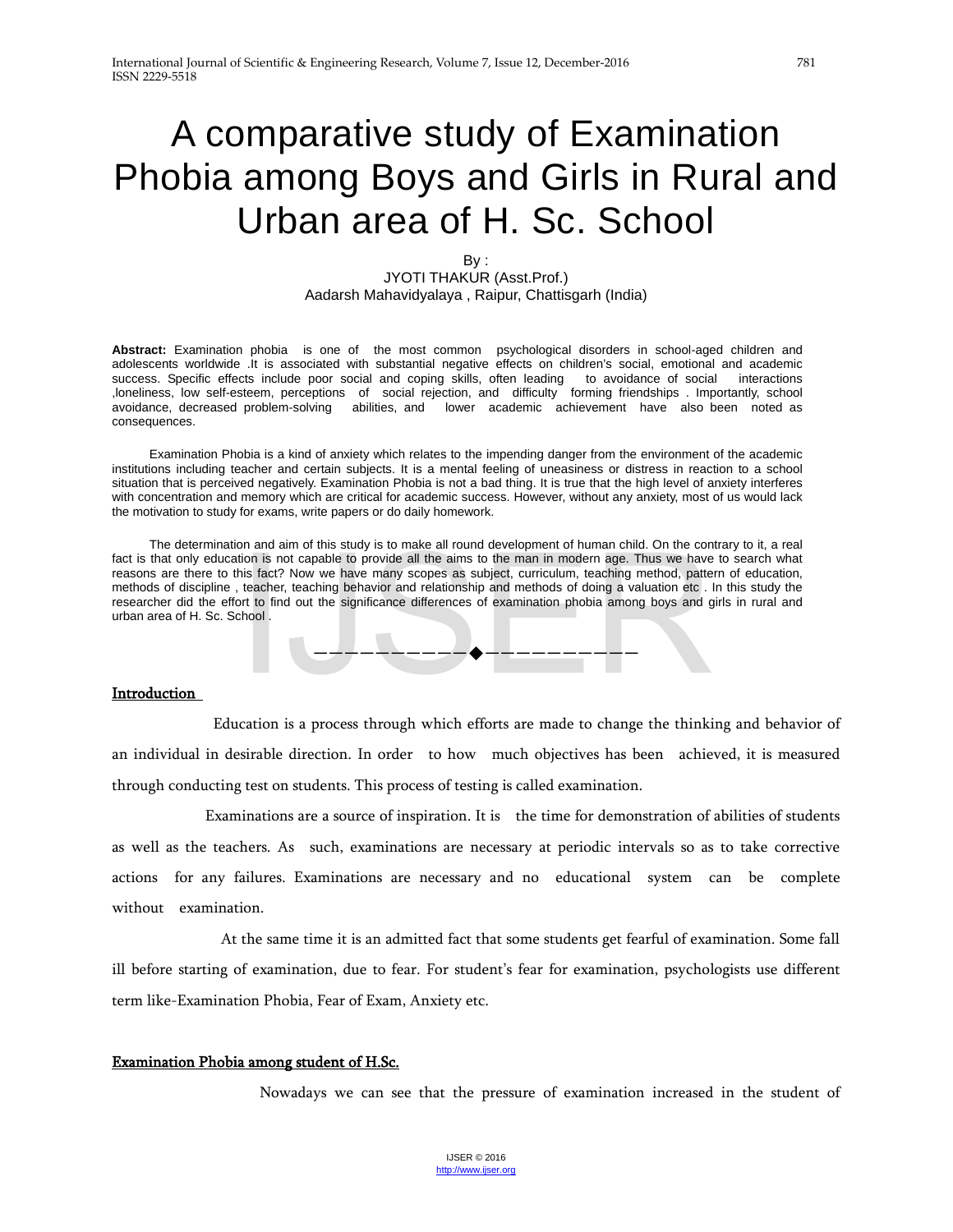secondary level. Secondary level is an important sub-sector of the entire educational system.

#### Causes

 The causes of examination phobia is very much related with the surrounding, atmosphere, and biological condition in which a student grows up. Besides, all these factors directly or indirectly have an influence on the moral aspect of the students which result in the development of examination phobia among the students. However, certain important causes for examination phobia is as given below:

- Exam anxiety
- Putting a lot of pressure on oneself
- Excess pressure from the parents group
- **Unprepared for the examination**
- Teacher's pressure-
- Tough Competition

#### Symptoms of Exam Phobia

 Many people experience stress or anxiety before an exam. In fact, a little nervousness can actually help you perform your best. When this distress becomes so excessive that it actually interferes with performance on an exam, it is known as test anxiety . As per the psychologist , all the symptoms has been divided in three categories. III Tough Competition<br>
III Tough Competition<br>
Many people experience stress or anxiety before an exametually help you perform your best. When this distress becomes so excess<br>
Sormance on an exam, it is known as <u>test anxie</u>

These categories are :

- Physical symptoms
- Cognitive and behavioral symptoms
- **Emotional symptoms**

#### Treatment

#### The Medical Approach:

 If exam pressure really gets out of hand and your child is no longer capable of performing under the pressure of the exam, you may want to make an appointment with your local doctor to discuss this issue. It is reasonably common for young people to be prescribed beta blockers to help combat the immediate effects of exam pressure.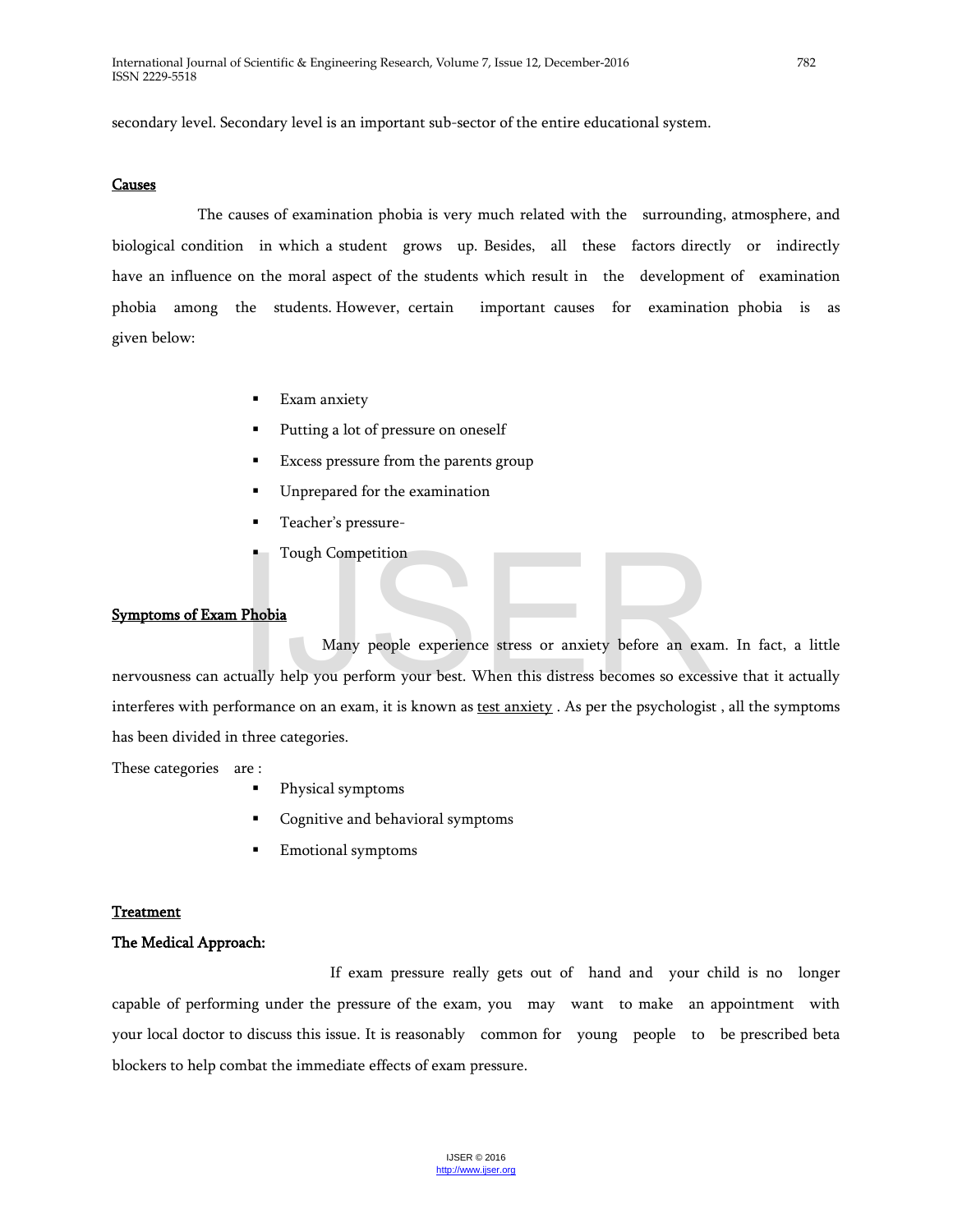# Herbal Treatments:

 There are also many traditional herbal remedies for anxiety that have been used for centuries .In many parts of the world. Some of the better known herbs for anxiety include Kava, Magnolia bark, Phellodendron bark, and Passionflower.

#### Prevention :

 Now, after going through the causes of examination phobia it will be much easier to analyze what we can do for prevention or ,to overcome it. These guidelines things will be much easier and simpler for prevention.

#### Objectives of the study

 Research objectives set the purpose and focus of your research with the fundamental question that will be addressed.

#### OBJECTIVES :

- **The objectives of the problems are, ' to measure causes related to examination phobia among** boys student at Rural area's H.Sc.level
- To measure causes related to examination phobia among girls student at Rural area's H.Sc.level ITVES :<br>
ie objectives of the problems are, ' to measure causes related to examina<br>
ys student at Rural area's H.Sc.level<br>
p measure causes related to examination phobia among girls stude:<br>
Sc.level<br>
p measure causes relat
- To measure causes related to examination phobia among boys student at Urban area's H.Sc.level
- To measure causes related to examination phobia among girls student at Urban area's H.Sc.level
- To do comparison of the causes related to examination phobia between boys and girls of Rular & Urban area's student

#### Variable

Variables of this study are –

| Dependent Variable | : Examination Phobia                             |
|--------------------|--------------------------------------------------|
|                    | Independent Variable : Boys and girls (students) |

#### Hypothesis

In the problem the null hypothesis are: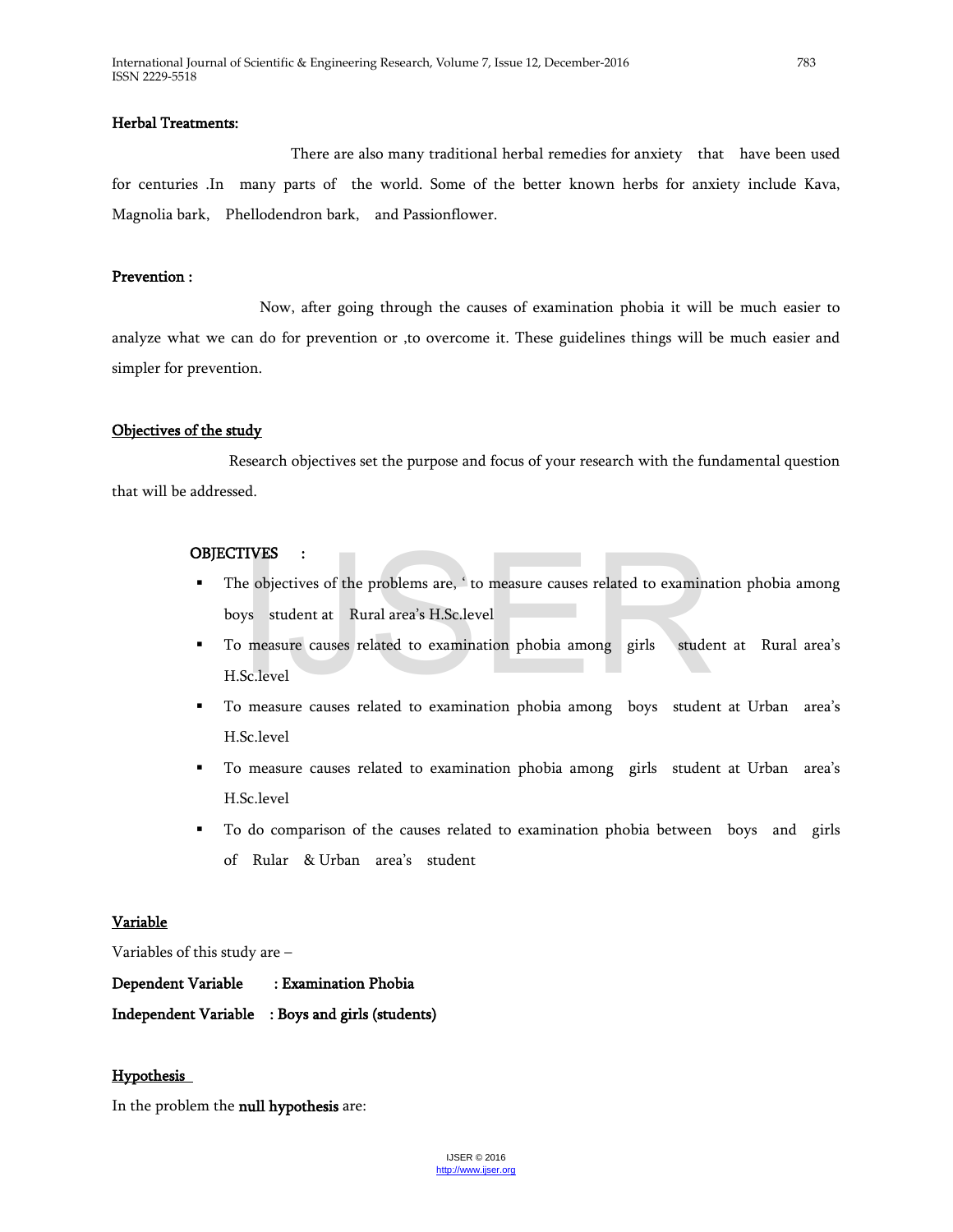- 1. Examination phobia among the student of H.Sc.level at urban and rural area has no significance.
- 2. Examination phobia in the student of H.Sc. level at urban area among boys and girls has no significance.
- 3. Examination phobia in the student of H.Sc.level at rural area among boys and girls has no significance.
- 4. Examination phobia among the student of H.Sc.level in boys at urban and rural area has no significance.
- 5. Examination phobia among the student of H.Sc.level in girls at urban and rural area has no significance

# Scope/Area of the study

The experience of examination phobia can be very different from teen to teen because everyone deals with examination phobia and stress in his or her own way. What may be overwhelming level of anxiety for one teen may be a normal day for another. For some teens exam phobia can become unmanageable. When this occurs, there is a need of professional advice, as it left untreated can have serious consequences. mal day for another. For some teens exam phobia can become unmana<br>red of professional advice, as it left untreated can have serious consequence<br>**rea of the problem**<br>The present study 'A comparative study of Examination Pho

# Delimitation and area of the problem

 The present study 'A comparative study of Examination Phobia among boys and girls in rural and urban area of H.Sc.School' has been delimited by the following consideration :

- 1. The study is delimited to the student of H.Sc. School.
- 2. Four school has been selected from urban area in Raipur Dist.
- 3. Four school has been selected from rural area in Raipur Dist.
- 4. 64 children from the urban area will be there, among them 32 boys and 32 girls have been selected.
- 5. 64 children from the rural area will be there, among them 32 boys and 32 girls have been selected.

# RESEARCH DESIGN

 In this study, 'The comparative study of examination phobia among boys and girls student of H.Sc. level in Rural and Urban area', Survey method (descriptive method) has been selected. In which the questionnaire has been used to collect the data.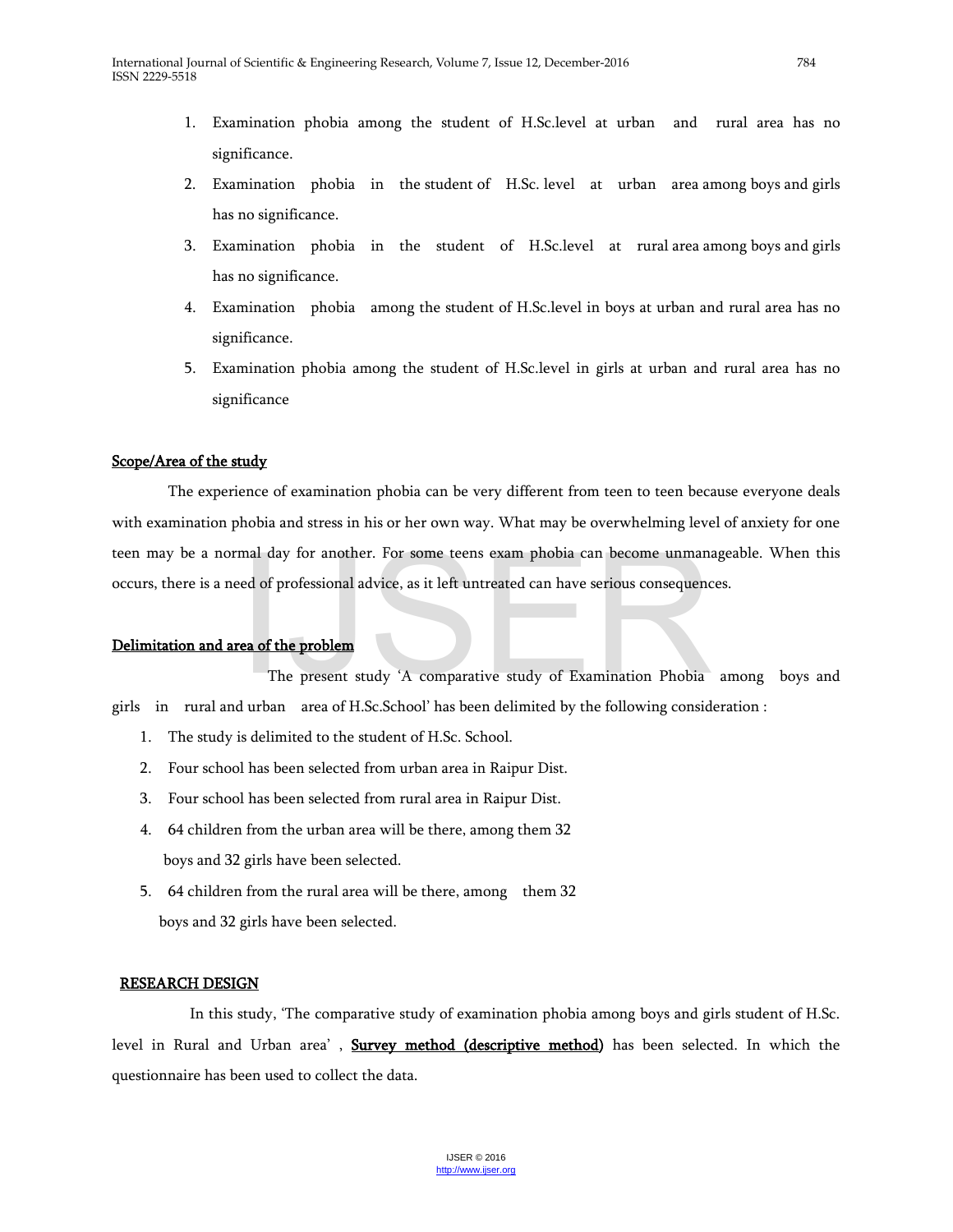#### Selection Of Tools

 For the present study the investigator has adopted Examination Phobia Scale. The tool is used to measured Examination Phobia among Boys and Girls in Rural and Urban area of H.Sc.School. The tool has been standardized on a sample of 128 students. The tool is comprehensive between boy and girl student.

#### Testing and proving Hypothesis

#### Hypothesis 1.

Examination phobia among the student of H.Sc. level at urban and rural area has no significance.

# This table represents the Mean, S.D. and C.R. of Examination Phobia of students at Urban and Rural area:

| Student          | Number | Mean  | S.D. | C.R. | Sig./Not Sig.   |
|------------------|--------|-------|------|------|-----------------|
| Urban            | 64     | 12.62 | 3.38 |      | 0.05 level      |
| Rural            | 64     | 13.37 | 2.32 | 1.82 | Not Significant |
| df<br>126<br>$=$ |        |       |      |      |                 |

Here, there are two samples taken from urban and rural schools. Samples of 128 students were selected randomly. From the above table it can be revealed that the mean of urban students is 12.62 and mean of rural students is 13.37. And S.D. of urban students is 3.38 and in rural it is 2.32. C.R. value is calculated, to see the difference is significant or not. C.R. value is 1.82 and 126 df value of t or C.R. at 0.05 level, the table value is 1.97 . As the calculated value is 1.82, which is less than table value. Thus, the hypothesis is accepted. = 126<br>
vo samples taken from urban and rural schools. Samples of 128 stud<br>
e above table it can be revealed that the mean of urban students is 12.62<br>
and S D of urban students is 3.38 and in rural it is 2.32 C R value is c

Findings : Examination Phobia is a type of anxiety. And the comparison on the basis of area, has no impact on the students of H.Sc. Thus, it has been accepted that examination phobia among the student of H.Sc. level at urban and rural area has no significance.

# Hypothesis 2.

Examination phobia in the student of H.Sc. level at urban area among boys and girls has no significance.

This table represents the Mean, S.D. and C.R. of Examination Phobia of urban students among boys and girls :

| Student | Number | Mean | C T<br>ט.ט. | C.R. | Sig./Not Sig. |
|---------|--------|------|-------------|------|---------------|
|         |        |      |             |      |               |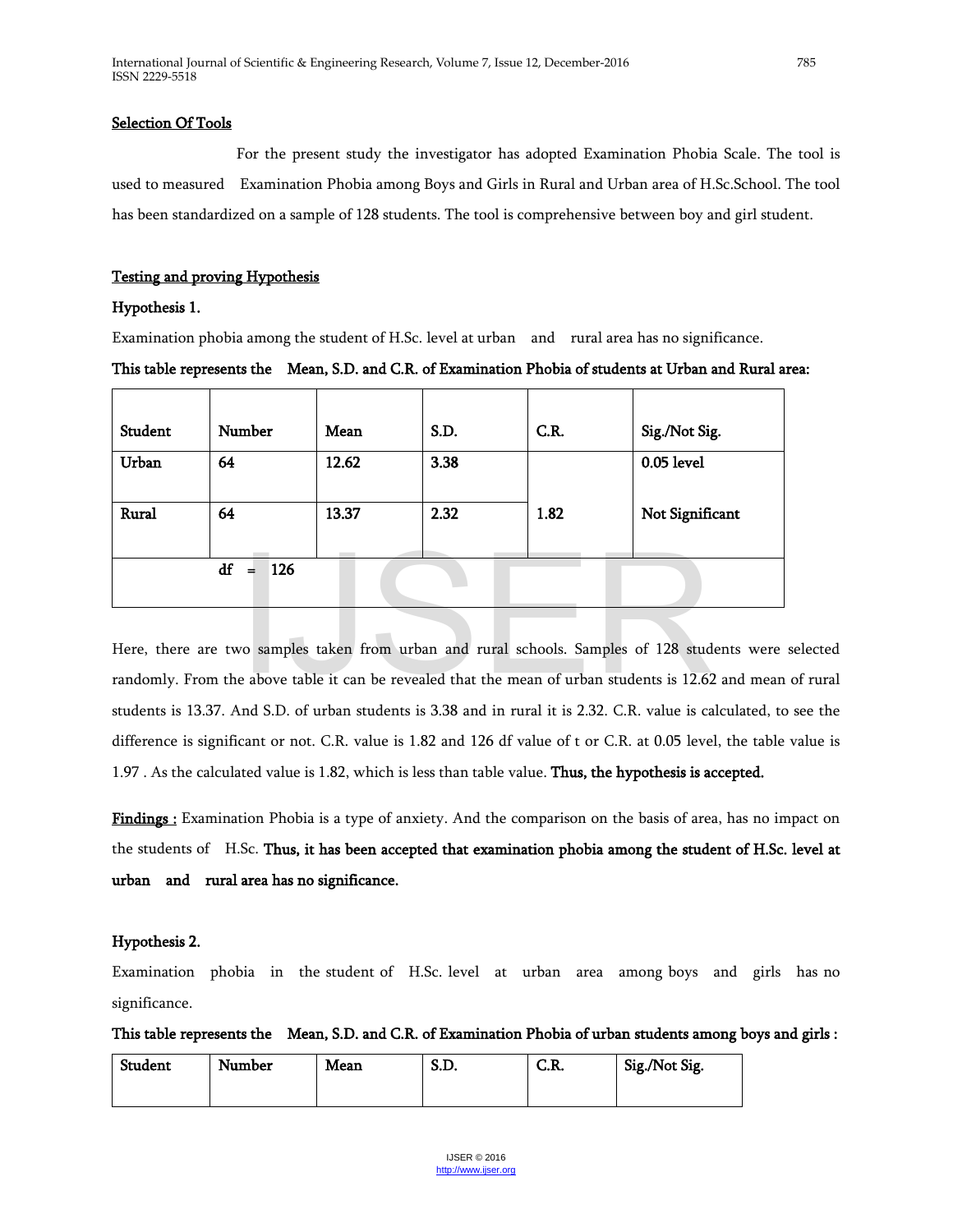| <b>Boys</b> | 32        | 12.43 | 3.04 |      | 0.01        |
|-------------|-----------|-------|------|------|-------------|
| Girls       | 32        | 14.56 | 3.54 | 3.32 | Significant |
|             | $df = 62$ |       |      |      |             |

Here, there are two samples taken from urban schools. Samples of 62 students were selected randomly. From the above table it can be revealed that the mean of Boy students is 12.43 and mean of Girl students is 14.56. And S.D. of Boy students is 3.04 and in Girls, it is 3.5.4. Than C.R. value is calculated to see the difference is significant or not.

C.R. value is 3.32 and for 62 df value of t or C.R. at 0.01 level the table value is 2.59 , and the calculated value is 3.32, which is more than table value. Hence, the hypothesis is rejected.

Findings : It is well known that the girls are suppose to be more sincere than the boys, so everybody's expectation makes them pressurized for good grades and the impact raised the examination phobia among<br>
them. Thus, examination phobia in the student of H.Sc. level at rural area among boys and<br>
Integral among boys and girl them. Thus, examination phobia in the student of H.Sc. level at urban area among boys and girls has significance.

# Hypothesis 3.

Examination phobia in the student of H.Sc.level at rural area among boys and girls has no significance.

This table represents the Mean, S.D. and C.R. of Examination Phobia of rural students among boys and girls:

| Student         | Number | Mean  | S.D. | C.R. | Sig./Not Sig.   |
|-----------------|--------|-------|------|------|-----------------|
| <b>Boys</b>     | 32     | 12.31 | 3.19 |      | 0.05 level      |
| Girls           | 32     | 12.93 | 3.55 | 0.96 | Not Significant |
| df<br>62<br>$=$ |        |       |      |      |                 |

Here, there are two samples taken from rural schools. Samples of 64 students were selected randomly. From the above table it can be revealed that the mean of Boys students is 12.31 and mean of Girls students is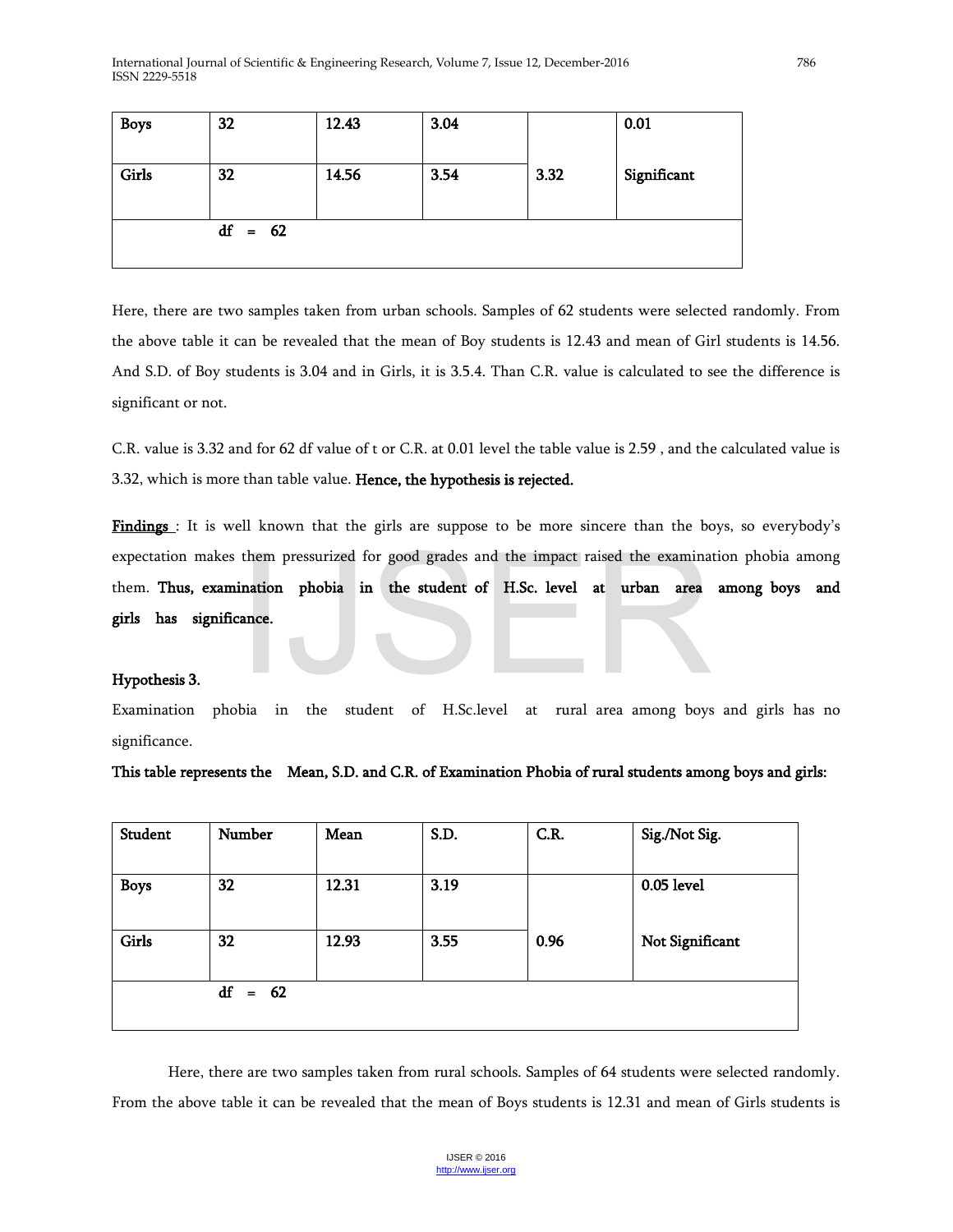12.93. And S.D. of Boys students is 3.19 and in Girls, it is 12.93. Than C.R. value is calculated to see the difference is significant or not.

C.R. value is 0.96 and for 62 df value of t or C.R. at 0.05 level, the table value is 1.97, and the calculated value is 0.96, which is less than table value. Thus, the hypothesis is accepted.

Findings : Area does not do effect upon the problem of examination phobia among boys and girls. Thus, examination phobia in the student of H.Sc.level at rural area among boys and girls has no significance.

# Hypothesis 4.

Examination phobia among the student of H.Sc.level in boys at urban and rural area has no significance.

This table represents the Mean, S.D. and C.R. of Examination Phobia of Boys students of urban and rural area:

| Student | Number       | Mean  | S.D. | C.R. | Sig./Not Sig.   |
|---------|--------------|-------|------|------|-----------------|
| Urban   | 32           | 12.43 | 3.04 |      | 0.05 level      |
| Rural   | 32           | 12.31 | 3.20 | 0.25 | Not Significant |
|         | df<br>$= 62$ |       |      |      |                 |

Here, there are two samples taken from urban and rural schools. Samples of 64 students were selected randomly. From the above table it can be revealed that the mean of Urban area's boys students is ,12.43 and mean of rural area's boys students is, 12.31. And S.D. of urban boys students is 3.04 and in rural boys students , it is 3.20.Than C.R. value is calculated to see the difference is significant or not.

C.R. value is 0.25 and for 62 df value of t or C.R. at 0.05 level the table value is 1.97, and the calculated value is 0.25, which is less than table value. Thus, the hypothesis is accepted.

Findings : Area does not do effect upon the problem of examination phobia among boys and girls. Thus, examination phobia among the student of H.Sc.level in boys at urban and rural area has no significance.

# Hypothesis 5.

Examination phobia among the student of H.Sc.level in girls at urban and rural area has no significance.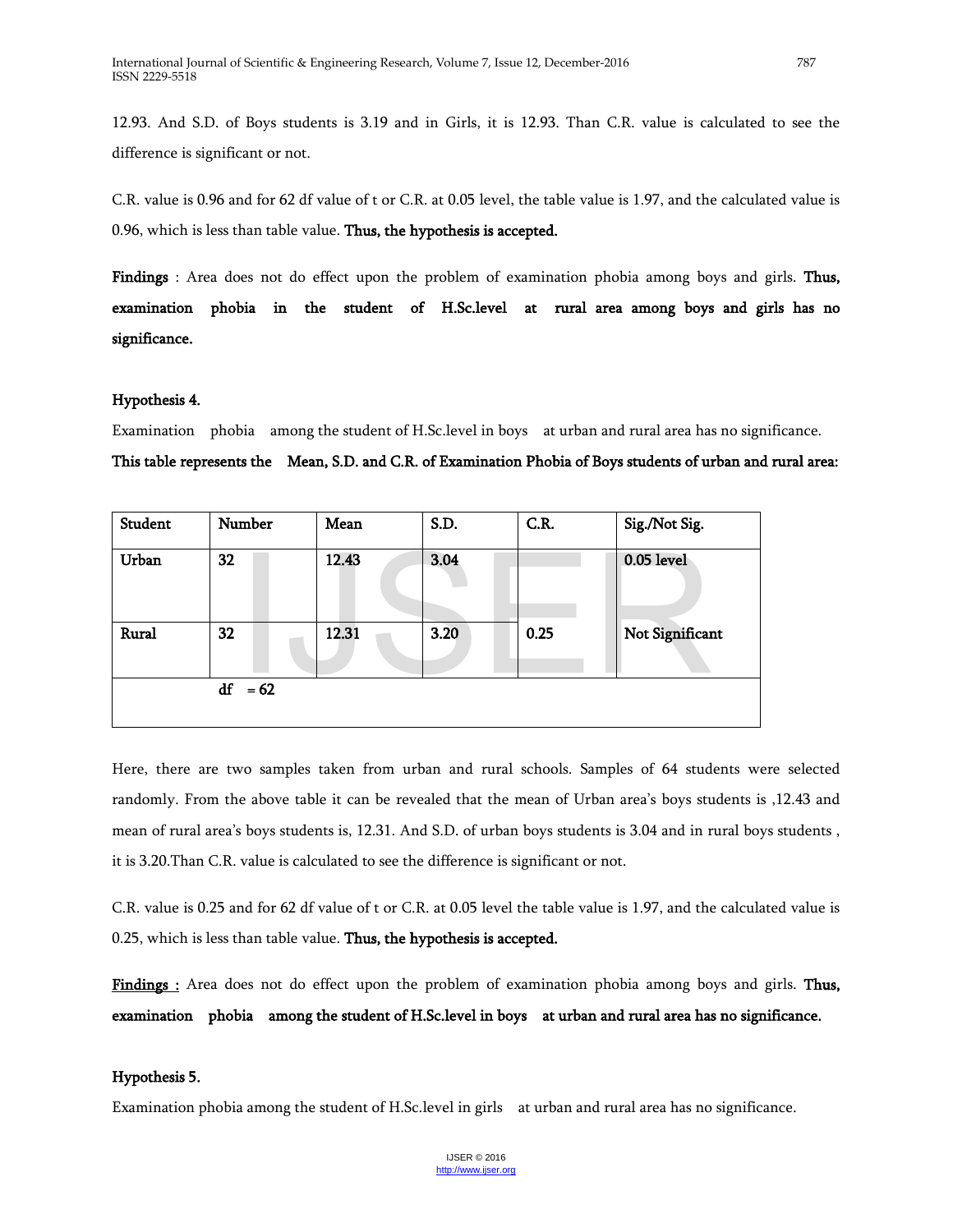| Student   | Number | Mean  | S.D. | C.R. | Sig./Not Sig. |
|-----------|--------|-------|------|------|---------------|
| Urban     | 32     | 14.31 | 3.46 |      | 0.05 level    |
| Rural     | 32     | 12.93 | 3.55 | 2.12 | Significant   |
| $df = 62$ |        |       |      |      |               |

This table represents the Mean, S.D. and C.R. of Examination Phobia of Girls students of urban and rural area:

Here, there are two samples taken from rural schools. Samples of 64 students were selected randomly. From the above table it can be revealed that the mean of urban Girls students is 14.31 and mean of rural Girls students is 12.93. And S.D. of urban girls students is 3.46 and in rural Girls, it is 3.55. Than C.R. value is calculated to see the difference is significant or not. C.R. value is 2.12 and for 62 df value of t or C.R. at 0.05 level the table value is 1.97, and the calculated value is 2.12, which is more than table value. Thus, the hypothesis is rejected.

Findings: Urban area's girls students are career oriented as compare to the rural area's girls students. They are more conscious regarding their results. Now a days competition level has been increased and everyone wants to come first. It is one of the reason for getting pressurized. Parents of the urban area's girls students, also very eager regarding their daughter's grading. It creates a pressure among them and exam pressure is the reason of examphobia. Thus they get more affected than rural area's girls students. Thus, it is found that examination phobia among the student of H.Sc.level in girls at urban and rural area has significance. araing their results. Now a days competition level has been increased and<br>e of the reason for getting pressurized. Parents of the urban area's girls<br>ir daughter's grading. It creates a pressure among them and exam press<br>th

# **Suggestion**

Suggestions to tackle the problem of examination phobia amongs the students of higher secondary for parents and teachers:

- Relaxation techniques
- Bio feedback ( to control stress and muscle tension )
- Family Therapy
- Parents Training
- Meditation
- Create the healthy atmosphere for students to do study.

# BIBLIOGRAPHY

 Dr.Joshi Mohan (2012), "Academic Anxiety a growing concern among urban mid adolescents school children" Research Paper-International journal of Biological and Medical research